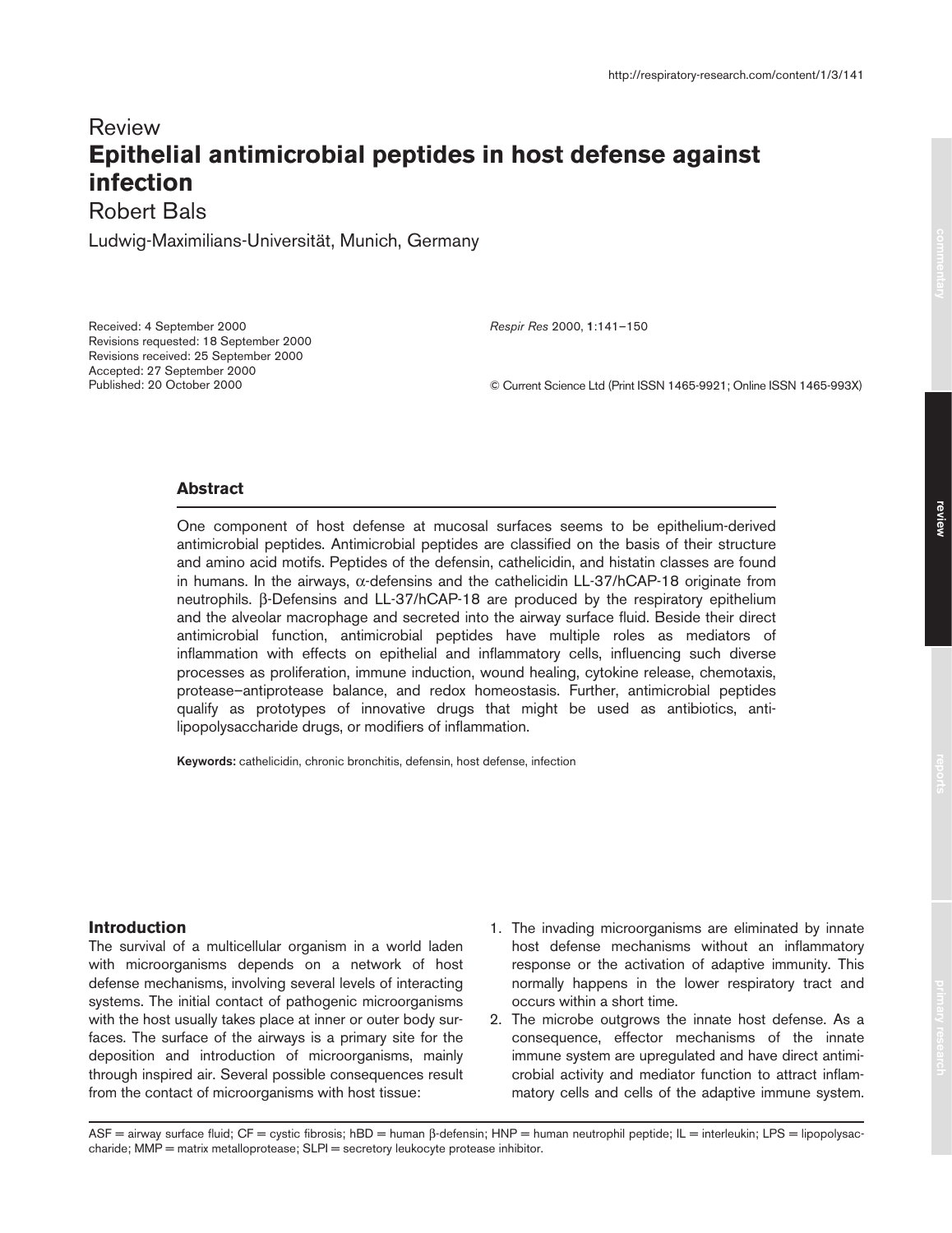These mechanisms finally result in the elimination of the microorganisms. In this scenario, the innate host defense keeps the doubling time of the microorganisms long enough to avoid an overwhelming of the immune system.

- 3. The microorganism outgrows innate and adaptive immunity. Together with a strong inflammatory response this situation leads to the death of the host.
- 4. Microorganisms with specific physiological adaptations can colonize the airways for a long time. In this case the activities of the immune system are insufficient to eliminate the invader.

Recent studies have shown that antimicrobial peptides are expressed in human airways and are involved in the host defense. Antimicrobial peptides are effector molecules of innate immunity with direct antimicrobial and mediator function. They have an important role in all scenarios described above by providing an initial host defense mechanism. It is the aim of this review article to describe antimicrobial peptides as an endogenous part of the innate immune system, to summarize the structures of their genes and peptide molecules and to comment on their role in health and disease.

## **Antimicrobial peptides as effector substances of the innate immune system**

A first line of defense against pathogenic insult is called the innate immune system, which is followed by acquired immune responses associated with the activation of T and B cells aimed against specific antigens [1,2•]. In contrast to the clonal, acquired adaptive immunity, endogenous peptide antibiotics provide a fast and energy-effective mechanism as front-line defense. In the respiratory tract, the innate defense system of the host is complemented by several other mechanisms to protect the airways and the lung parenchyma from colonization and infection (Fig. 1). Components of the airway surface fluid (ASF) with antimicrobial activity are lysozyme, lactoferrin, secretory phospholipase  $A_2$ , secretory leukocyte protease inhibitor (SLPI), and antimicrobial peptides. Other substances, such as complement, surfactant proteins, and Clara-cell protein (CC10, CCSP), contribute to the host defense [3]. Mucus secreted by mucous gland and goblet cells entraps particles that are then propelled by the movement of cilia and probably provides a microenvironment necessary for the activity of antimicrobial substances.

Essential to innate immunity are receptors that recognize colonizing or invading microorganisms and initiate a host defense reaction [1,2•]. Homology studies of lipopolysaccharide (LPS)-binding receptors and signal transduction cascades between insects and mammals (Toll and Tolllike receptors, respectively) have revealed detailed insights into certain aspects of the host defense system and attracted a large amount of interest in innate immunity **Figure 1**



Host defense mechanisms of the respiratory epithelium. Coughing and cilia mechanically remove inhaled debris and microorganisms entrapped in mucus, a mechanism called mucociliary clearance. Multiple substances with proinflammatory and anti-inflammatory as well as antimicrobial activities are secreted by epithelial and inflammatory cells and function as effector substances of the innate immune system. Natural killer cells, dendritic cells, neutrophils, and macrophages represent the cellular components of innate immunity. Cells of the respiratory epithelium  $(1$  = ciliated cell,  $2$  = goblet cell,  $3$  = basal cell, 4 = mucous and serous gland cells) are not passive bystanders of an inflammatory process but secrete effector molecules including antimicrobial peptides. The adaptive immune response with its T cells and  $B$  cells (sIgA = secretory immunoglobulin A) is triggered by innate mechanisms .

during recent years [4,5]. Antimicrobial peptides have emerged as potential participants in host defense at mucosal surfaces such as the airways.

# **Basic biology of antimicrobial peptides Families of human antimicrobial peptides**

Most antimicrobial peptides are cationic (polar) molecules with spatially separated hydrophobic and charged regions. These structural hallmarks are important for the proposed mechanisms of action of peptide antibiotics (see below). Beside these characteristics, antimicrobial peptides of various families differ in size, amino acid sequence and certain structural motifs (Fig. 2). Antimicrobial peptides are gene-encoded, meaning that one gene codes for one peptide. Families of antimicrobial peptide genes are located in clustered arrangements in the genome and map to syntenic chromosomal regions in different mammalian species, providing clues about the evolutionary development of this host defense system. The primary translational product is a prepropeptide consisting of an N-terminal signal sequence for targeting of the endoplasmic reticulum, a pro segment, and a C-terminal cationic peptide that has antimicrobial activity after cleavage (Fig. 3). The pro segment is often anionic in charge and might have several biological functions including the correct folding of the C-terminus, intracellular trafficking, or the inhibition of the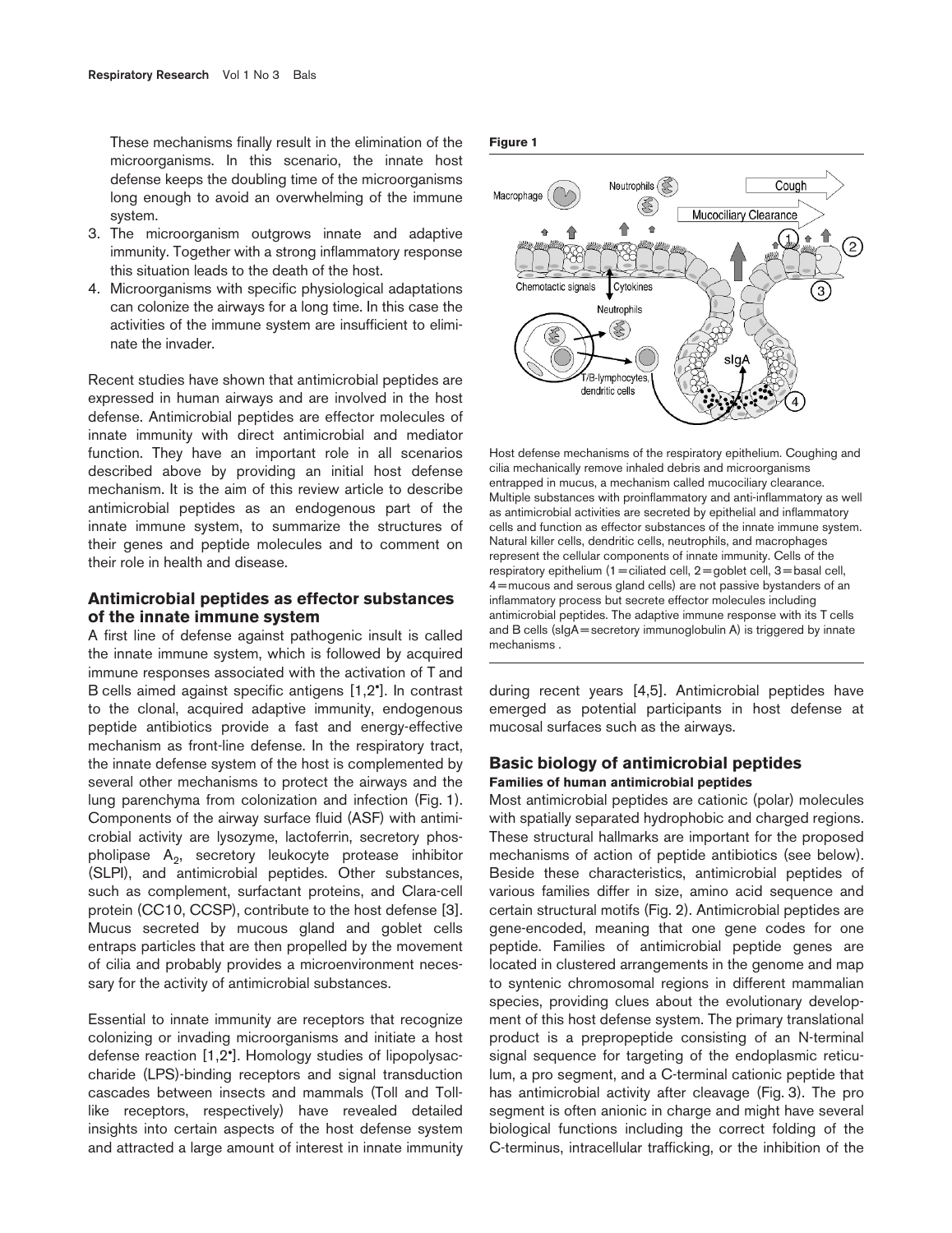#### GROUP I: LINEAR, a-HELICAL PEPTIDES WITHOUT CYSTEINES

11-37/hCAP-18

LLGDFFRKSKEKIGKEFKRIVORIKDFLRNLVPRTES

#### **GROUP II: PEPTIDES WITH CYSTEINES LINKED BY DISULFIDE BRIDGES**





Classification of antimicrobial peptides based on motifs in the amino acid sequence similar to that described by Boman [63]. Antimicrobial peptides could also be grouped according to other principles. LL-37 and PR-39 belong to the cathelicidin family on the basis of their homologous propeptide. rTD-1 = rhesus monkey θ-defensin 1; PR-39 = cathelicidin from pig. Human β-defensin 3 (hBD-3) was identified by using bioinformatic screening procedures to search human chromosome 8p23 for the presence of sequence motifs typical of β-defensin (R Bals, unpublished data).

activity of the mature peptide. The propeptide is cleaved off during later stages of intracellular processing or after secretion into the extracellular space.

Antimicrobial peptides are stored as propeptides or mature C-terminal peptides. In addition to positively charged antimicrobial peptides, peptide antibiotics with a negative charge at neutral pH have also been identified [6]. These peptides seem to originate as cleavage products from larger proteins and are beyond the scope of this review. Antimicrobial peptides can be grouped according to their size, conformational structure, or predominant amino acid structure. On the basis of their gross composition and three-dimensional structure, peptide antibiotics are divided into three main classes (Fig. 2): group I, linear,  $\alpha$ -helical peptides without cysteines, for instance cecropins from pig, magainins from frogs, LL-37/hCAP-18 from human; group II, peptides with an even number of cysteine residues linked by disulfide bridges, for instance defensins from mammals, protegrins (porcine cathelicidins); and group III, peptides with an unusually high proportion of one or two amino acids, for instance PR-39 from pig leukocytes.

On the basis of structural homology motifs, a different classification of families of antimicrobial peptides can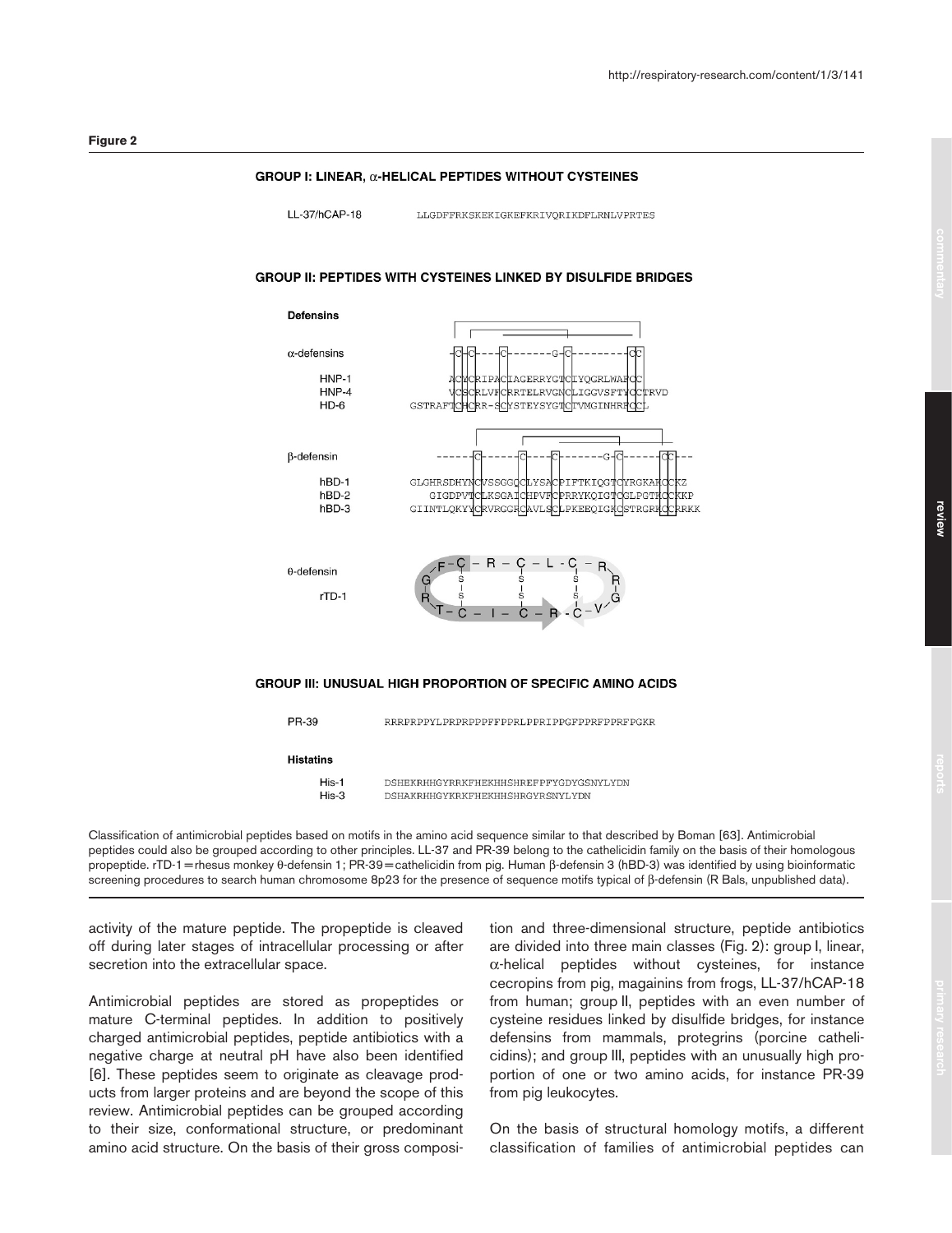



Structure of prototypical genes and peptides of the defensin and cathelicidin families. Both gene types have several exons whose primary translational product is a prepropeptide. The C-terminus is the part of the molecules that contains antimicrobial activity. The genes are represented schematically with the following individual components: 5′ untranslated region (5′ UTR), white box; signal sequence, shaded box; prosequence, black box; mature peptide, hatched box; 3′ UTR, white box.

be generated that reflects relationships between family members. In humans, peptide antibiotics of three families have been identified: the defensins, cathelicidins, and histatins.

#### *Defensins*

Mammalian defensins are cationic, relatively arginine-rich nonglycosylated peptides with a molecular mass of 3.5–4.5 kDa and contain six cysteine residues that form three characteristic intramolecular disulfide bridges [7]. According to the spacing of the cysteines, the alignment of the disulfide bridges, and the overall molecular structure, defensins can be divided into three classes: α-defensins, β-defensins, and θ-defensins.

<sup>α</sup>*-Defensins*. α-Defensins are 29–35 residues in length, contain three disulfide bridges in a 1–6, 2–4, 3–5 alignment, and reveal a triple-stranded β sheet structure with a β hairpin that contains cationic amino acids (Fig. 2). The first human α-defensin was isolated from neutrophils in 1985 [8]. So far, six α-defensins have been identified from humans. Human neutrophil peptides 1–4 (HNP-1 to HNP-4) are localized in azurophilic granules of neutrophil granulocytes, where they are the principal protein and contribute to the oxygen-independent killing of phagocytized microorganisms [8,9]. The two other α-defensins, human defensins 5 and 6, are primarily found in Paneth's cells of the small intestine and epithelial cells of the female urogenital tract [10].

The genes encoding α-defensins and β-defensins are located in a cluster on chromosome 8p23 [11]. The gene for HNP-2 has not been found at this location, indicating that HNP-2 is a proteolytic product of HNP-1 or HNP-3. α-defensins are produced as prepropeptides (Fig. 3). A recent report from Wilson *et al* [12•] revealed insight into the processing of murine cryptins,  $\alpha$ -defensins found in Paneth's cells of the small intestine. The disruption of the gene for matrilysin (MMP7), a tissue metalloprotease, in a knockout mouse model prevented the cleavage of the propeptide of cryptins, resulting in increased susceptibility of the animals to bacterial infection. Cleavage of the propeptide takes place in the lumen of the intestinal crypts where antimicrobial peptides are present in high concentrations together with the secreted MMP7. The source of peptides HNP-1 to HNP-4, which are found in abundance in the ASF of inflamed airways, are neutrophils that have migrated into the airway walls or lumen [13].

β*-Defensins*. In 1991 Diamond *et al* [14••] isolated an antimicrobial peptide from cow tongue, called tracheal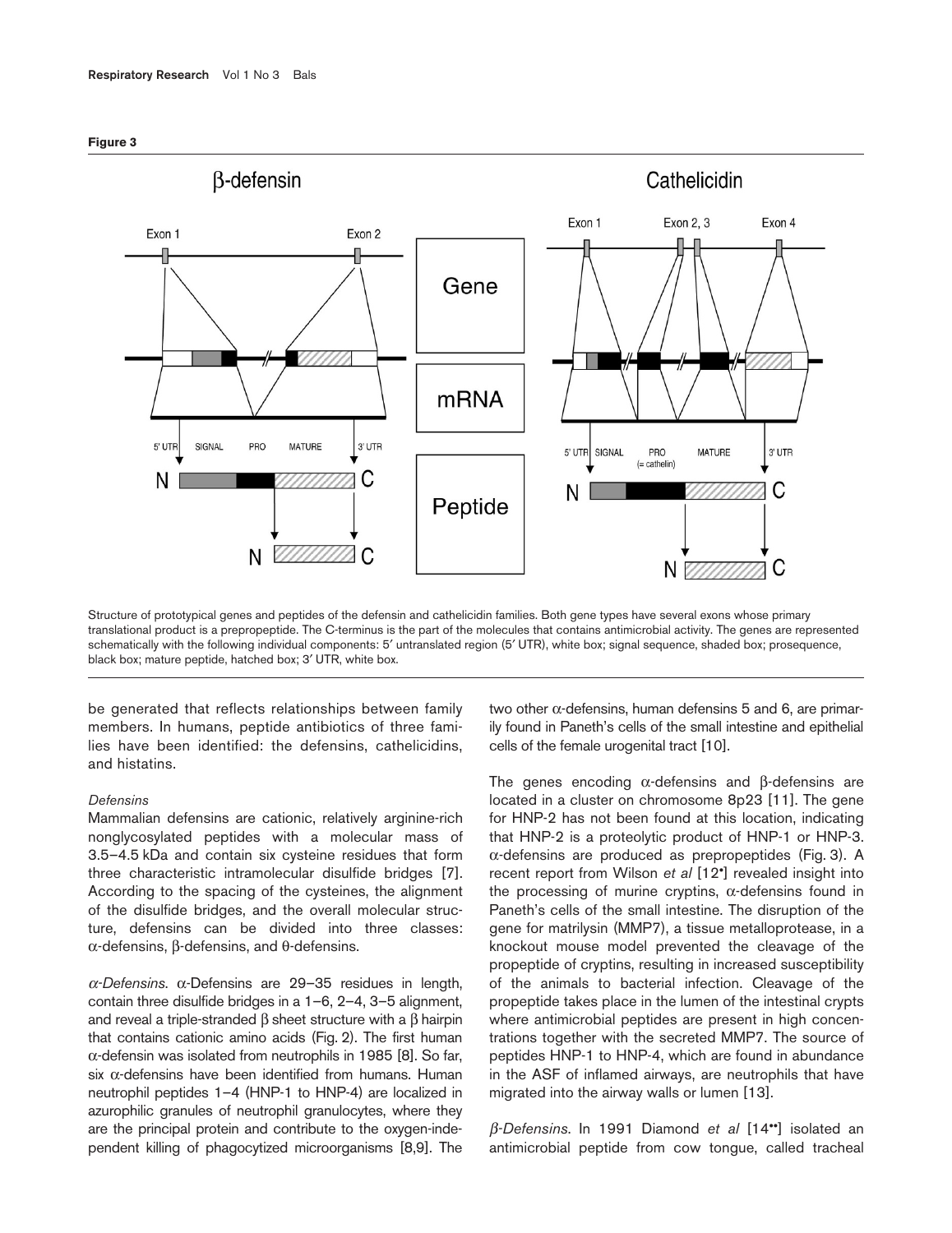antimicrobial peptide (TAP), which contains six cysteine residues connected by three disulfide bridges but spaced differently from those in  $\alpha$ -defensins. This new family of antimicrobial peptides was therefore named β-defensins; they are 36–42 residues in length, possess a disulfide alignment of 1–5, 2–4, 3–6, and have been isolated from several species (Fig. 2). The first human β-defensin, called human β-defensin-1 (hBD-1), was originally isolated from large volumes of hemofiltrate [15•] and is expressed constitutively in epithelial cells of the urinary and respiratory tract [16•,17••,18]. Human β-defensin-2 (hBD-2) was isolated from psoriatic skin by using an affinity chromatography procedure applying columns coated with components of *Escherichia coli* [19•]. hBD-2 was found to be expressed in epithelia of the inner or outer surfaces of the human body, such as skin and the respiratory and gastrointestinal tract [20,21•].

Both human β-defensins have been isolated by means of bioscreening, which applies functional assays to the detection of the antimicrobial activity of candidate substances obtained from large amounts of biological material. hBD-1 and hBD-2 are expressed diffusely throughout the surface epithelium and the serous gland cells in the airway walls. Both peptides have been detected in airway secretions; concentrations are in the ug/ml range [20,21•]. In contrast to hBD-2, which has been detected only in its 41-residue form, hBD-1 has been detected in urine in multiple forms ranging from 36 to 47 residues in length [18]. The genes encoding β-defensins are localized in the same chromosomal region as the  $\alpha$ -defensins. The gene for hBD-1 is separated from that for HNP-1 by about 100–150 kilobases [11]. The processing of β-defensins is probably similar to that of  $\alpha$ -defensins; however, no detailed analysis has yet been published.

θ*-Defensins*. Recently a novel class of defensins has been isolated from rhesus monkey neutrophils and named θ-defensins for their circular molecular structure (Fig. 2) [22<sup>••</sup>]. The peptide rhesus  $\theta$ -defensin-1 is produced by the post-translational ligation of two truncated  $α$ -defensins and demonstrates salt-independent antimicrobial activity. Levels of these peptides in the airways have not been determined. No data about the presence of these molecules in the airways are available at this time.

#### *Cathelicidins*

Peptide antibiotics of the cathelicidin family contain a highly conserved signal sequence and pro-region ('cathelin'=cathepsin L inhibitor) but show substantial heterogeneity in the C-terminal domain encoding the mature peptide, which can range in size from 12 to 80 or more amino acid residues [23] (Figs 2 and 3). The only human cathelicidin, LL-37/hCAP-18, was isolated from human bone marrow [24–26]. LL-37/hCAP-18 is expressed in myeloid cells where it resides in granules but is also found in inflamed skin. LL-37/hCAP-18 has been found to be regulated by inflammatory stimuli [27]. In the airways, the peptide is produced by the same cell types as the β-defensins and is secreted into the ASF [28•]. Additionally, LL-37 originates from neutrophils that have invaded the airways. LL-37 has been detected in tissue-culture supernatants of respiratory epithelial cells as well as in lung washings from patients [28•,29]. At present no details are known about the processing of LL-37/hCAP-18 in epithelial cells. In neutrophils, where LL-37/hCAP-18 is localized to specific granules, the peptide is stored in its propeptide form and cleaved during secretion, probably by the activity of an elastase (Fig. 3). Beside its antimicrobial activity, LL-37 binds and neutralizes LPS and protects against endotoxic shock in a murine model of septicemia [30]. The gene encoding LL-37/hCAP-18 consists of four exons and is localized on chromosome 3.

#### *Histatins*

Histatins are a family of histidine-rich peptides present in human saliva (Fig. 2) [31–33]. Their presence in airway secretions has not been investigated. The primary structures of the major family members (histatins 1 and 3) has been determined and revealed lengths of 38 and 32 amino acid residues. Smaller members of the histatin family, including histatin 5 (24 residues), originate from histatin 1 and 3 by post-translational processing. The genes that encode histatins 1 and 3 consist of several exons and have been mapped to human chromosome 4q13. The antimicrobial activity includes especially strong antifungal effects.

### **Gene regulation**

Because peptide antibiotics are host defense substances with antimicrobial activity as well as a mediator function, their expression is tightly regulated. The regulation of antimicrobial peptides has been described in detail for murine, human, and bovine molecules. The expression of hBD-1 has been found to be constitutive [20,34]. In contrast, hBD-2 expression has been detected to be upregulated by infectious and inflammatory stimuli in cell cultures as well as in human studies. In human material, hBD-2 transcripts and peptide levels in the airways were upregulated during infection [35]. In cell culture experiments, hBD-2 expression was stimulated by interleukin (IL)-1α, IL-1β, tumor necrosis factor-α, microorganisms (Gram-positive and Gram-negative bacteria, and *Candida albicans*), and LPS [20,34,36]. These results are consistent with the detection of a consensus NF-κB binding site upstream of the hBD-2 gene. In addition, the expression of LL-37/hCAP-18 has been reported to be upregulated in inflamed skin [27], where the peptide is colocalized with IL-6 [37]. The gene encoding LL-37/hCAP-18 contains several potential binding sites for transcription factors [acute-phase response factor and nuclear factor for IL-6 expression (NF IL-6)] that are possibly involved in the regulation of gene expression.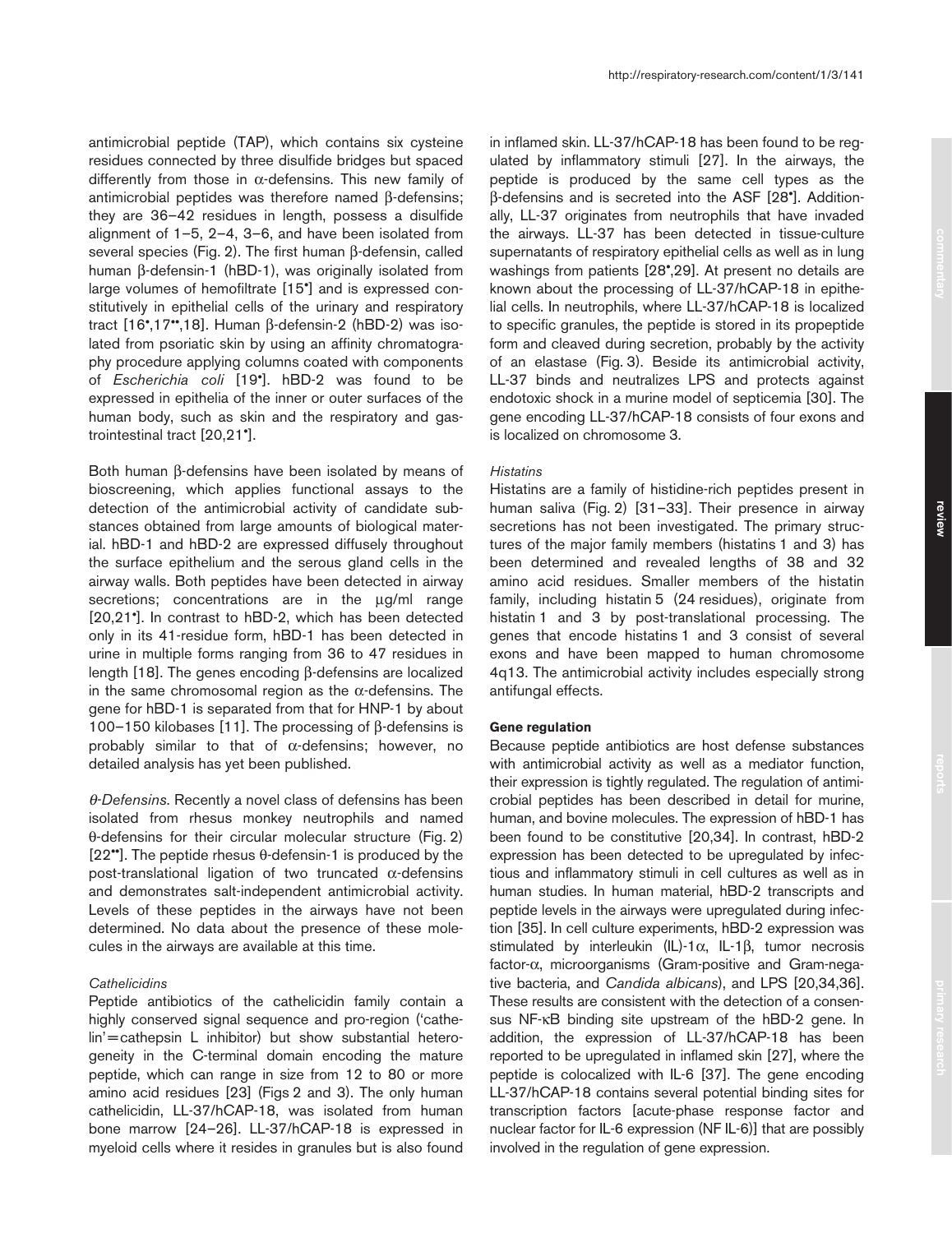#### **Figure 4**



Activities of antimicrobial peptides. As well as their antimicrobial function (1), antimicrobial peptides have other potential roles in inflammation and infection (2,3). The mechanism of the antimicrobial activity is explained in the insert. After electrostatic interactions between the negatively charged bacterial wall and the positively charged peptides (a), the peptide associates with the membranes, either by insertion as pores (b) or by forming carpet-like structures that lead to a destabilization of the membrane. The sources (1) of antimicrobial peptides in the airways are epithelial cells and inflammatory cells. Defensins and LL-37 have a feedback mediator function that targets these cell types (2,3), influencing the release of mediators and other cellular processes such as proliferation and chemoattraction.

The mechanism of induction of the antimicrobial peptide and the nature of the corresponding receptors and signalling pathways are speculative at present. Airway epithelial cells express several molecules that qualify as receptors to detect infection or inflammation (reviewed in [38]). It has been shown that these cells synthesize the receptor panel to detect bacterial LPS, including CD14 and Toll-like receptors 1–9 ([39], and R Bals, unpublished data). Intracellular signalling probably includes NF-κB, NF IL-6, and JAK/STAT pathways. The airway epithelium is an immune organ with the capabilities of detecting microorganisms and inducing an inflammatory and host defense response, including the secretion of antimicrobial peptides as effector molecules. Antimicrobial peptides of the respiratory tract might be induced by different stimuli and signalling pathways, and could have different functions as effector molecules. This concept of a large family of antimicrobial peptides with differential functions against diverse classes of microorganisms has been demonstrated for the host defense system of *Drosophila* [40] and should also be applicable to humans.

## **Activities of antimicrobial peptides**

The antimicrobial activity of peptide antibiotics was deduced from tests *in vitro* assaying purified substances against microorganisms. Antimicrobial peptides, including

defensins, cathelicidins and histatins, have a broad spectrum of activity against Gram-positive and Gram-negative bacteria as well as against fungi and enveloped viruses. The minimal inhibitory concentrations of the peptides are in the range  $0.1-100 \mu g/ml$ . Antimicrobial peptides show synergistic activity with other host defense molecules such as lysozyme and lactoferrin. The microbicidal activity of defensins stems from the permeabilization of anionic lipid bilayers and the subsequent release of cellular contents and the destruction of the membrane's electrode potential (Fig. 4).

The first step of the interaction between the cationic peptide and the anionic microbial cell membrane is thought to involve electrostatic attraction, which is inhibited by high concentrations of salt in the solution. The second step is the permeabilization of the membrane. One mechanism of permeabilization is thought to involve the formation of ion pores. The existence of pores, their dimensions and electrical properties have been described for model bilayers and various cell types [41,42]. A second model, the so called 'carpet' model, has been proposed for magainins, cecropine (antimicrobial peptides from frog and pig, respectively), and hBD-2 [43] and describes the aggregation of peptides into positively charged patches of the membrane [44], resulting in the formation of transient gaps. Additionally, defensin-related cell death has been related to interference with protein synthesis or DNA damage.

Functional studies on antimicrobial activity have primarily been restricted to experiments *in vitro* with purified components. In fact, the evidence that defensins actually contribute to innate immunity *in vivo* is largely indirect. Evidence for the host defense function of antimicrobial peptides came from the above-mentioned study involving MMP7 knockout mice with an increased susceptibility for infections, which was probably due to the defective cleavage of  $\alpha$ -defensins in the small intestine [12<sup>°</sup>]. In addition to their antimicrobial activity, defensins and cathelicidins can bind to lipopolysaccharide and inactivate the biological functions of this endotoxin. Bacterial resistance to antimicrobial peptides is a rare phenomenon. Mechanisms that result in the development of resistance involve modifications of outer cell wall components, such as lipopolysaccharide [45], teichoic acids [46], or phosphocholine [47], and the modulation of efflux pumps [48].

Beside their role as endogenous antibiotics, antimicrobial peptides have functions in inflammation, wound repair, and regulation of the adaptive immune system (Fig. 4). Human neutrophil defensins have been described as being cytotoxic to various cell types [49•], as inducing cytokine synthesis in airway epithelial cells [50], monocytes [51], and T lymphocytes [52], as increasing the release of SLPI from respiratory epithelial cells [53], and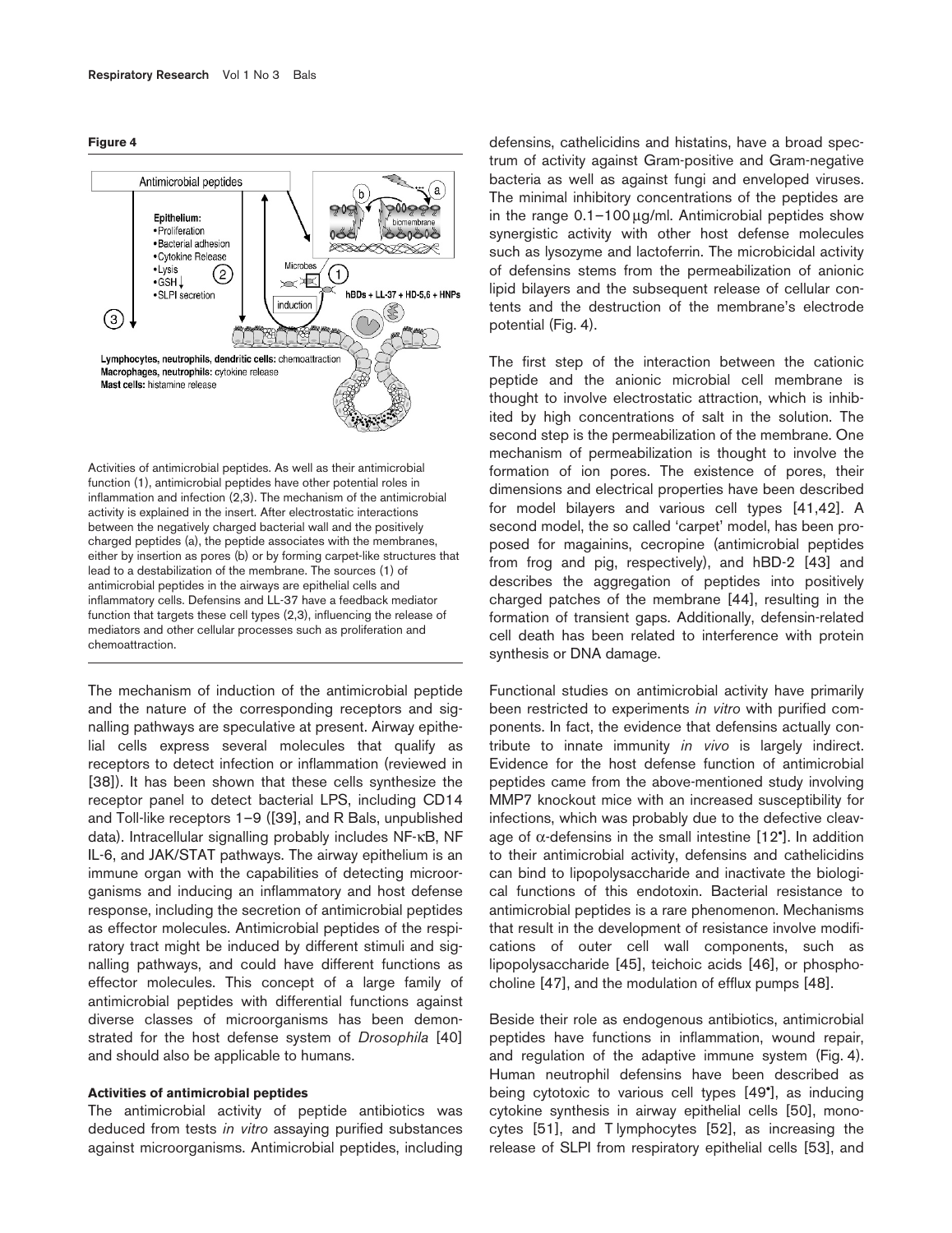as decreasing intracellular glutathione concentration [54]. Further, they increase the binding of bacteria to epithelial cells [55] and induce the liberation of histamine from mast cells. Finally, α-defensins are involved in the chemotaxis of monocytes and T cells [56], the modulation of cell proliferation and an antibody response, and the inhibition of complement activation, of fibrinolysis and of the activity of serpin family members (reviewed in [57]). The human β-defensins have recently been identified as potent ligands for the chemokine receptor CCR6 that is present on dendritic and T cells, therefore providing a link between innate and adaptive immunity [58•].

# **Role of antimicrobial peptides in health and disease**

## **Host defense function**

On the basis of their activity *in vitro*, their patterns of expression and gene regulation, and their involvement in pathways of innate immunity, there is strong suggestive evidence that antimicrobial peptides serve as host defense substances not only by direct antimicrobial activity but also as mediators. Animal experiments with the use of a human bronchial xenograft model with the genetic depletion of hBD-1 by antisense oligonucleotides [17••], overexpression of antimicrobial peptides in animal models of infection [30], or the above-mentioned experiments with matrilysin knockout mice [12•] support this view. An assessment of the relative contribution of individual proteins or peptides to the host defense is difficult to accomplish. The concentrations of antimicrobial peptides and proteins at the site of action (e.g. in the gel or sol layer of the ASF) is difficult to determine because of problems in sampling the ASF. A functional analysis of purified peptides and proteins *in vitro* does not reflect the complexity of component interactions, such as synergism and antagonism between multiple substances.

#### **Role of antimicrobial peptides in inflammatory lung diseases**

The story of cystic fibrosis (CF) research over the past decade has provided important lessons about the relation between a defect in an ion channel and a breach of the host defense system of the airways. An obvious defect of the host defense system of the respiratory tract is evident from clinical studies and was evaluated in several models *in vitro* or *ex vivo* [17••,59••]. The link between the defect in ion transport and decreased host defense is less obvious and remains speculative at present (reviewed in [60]). Antimicrobial peptides might have a role in this pathogenesis, either by being inactivated by increased salt concentration in secretions of CF airways or by being absent from the ASF owing to alteration of the secretory apparatus caused by the dysfunctional CF transmembrane conductance regulator (CFTR).

Beside their host defense function during infections, the proinflammatory activity of antimicrobial peptides is likely to have negative consequences too. In CF patients, high concentrations of α-defensins in lung washings have been detected that are in the range of cytotoxicity [13]. Chronic obstructive pulmonary disease (COPD) and other inflammatory lung diseases such as pulmonary fibrosis,  $\alpha_1$ -antitrypsin deficiency, acute respiratory distress syndrome, or diffuse panbronchiolitis are often associated with the release of antimicrobial peptides and inflammatory mediators from neutrophils and other cell types.

On the basis of the activities of antimicrobial peptides, it is obvious that these substances affect the inflammatory process (Fig. 4). Owing to the lack of detailed knowledge of their functional spectrum *in vivo*, it is hard to decide which peptide antibiotic in which concentration results in a proinflammatory or anti-inflammatory activity. On the one hand, defensins attract inflammatory cells such as neutrophils, B-cells, and macrophages, and activate these and other cell types, including epithelial cells. They liberate inflammatory mediators such as IL-8, interferon-γ, IL-6, IL-10, and LTB4. Defensins might lead to an imbalance of the redox system by reducing glutathione levels in epithelial airway cells and might disturb the protease–antiprotease system by binding to proteinase inhibitor (serpin) family members. On the other hand, defensins might also exhibit anti-inflammatory activities by induction of the secretion of IL-10 [61] or SLPI [53], or by facilitating the binding of microorganisms to epithelia with subsequent clearance of the microorganisms by a bactericidal activity of the cell.

It is also likely that antimicrobial peptides in the airway secretions modulate the cytokine profile of lymphocytes towards T helper type 1 or 2 cells. This could have a direct effect on the development of bronchial hyper-responsiveness. Additionally, defensins have been shown to release histamine from mast cells and might induce hyper-responsiveness by their cationic charge [62]. These experimental results do not draw a complete picture of the functions that antimicrobial peptides have in inflammatory or infectious disease; however, they indicate that they fulfil not only an epiphenomenal bystander role but are linked to the underlying pathogenetic processes.

# **Antimicrobial peptides as drugs**

The intriguing idea of developing antimicrobial peptides as innovative antibiotics has been followed up by several biotechnological companies. With the use of protein-biochemical methods and recombinant DNA technology, the structures of naturally occurring peptides serve as starting points for the development of new drugs. Several derivatives of antimicrobial peptides have been through the pharmaceutical process, including human phase I–III studies. The use of human antimicrobial peptides as drugs is restricted so far by the still unknown biological function of these molecules and the high costs of the generation of sufficient amounts. On the basis of their functions that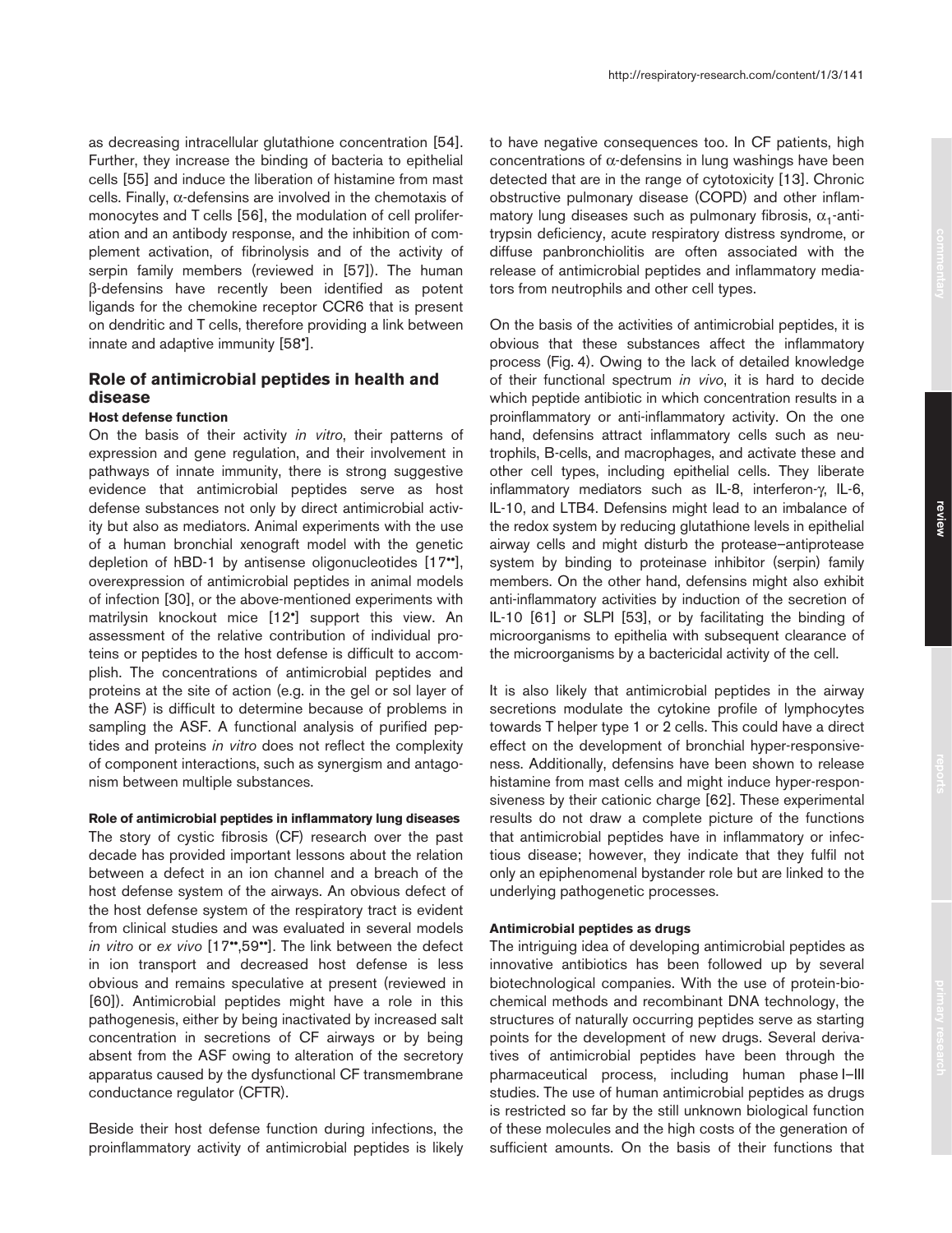have been elucidated so far, antimicrobial peptides might not serve only as antibiotics, but also as modulators of inflammation or anti-LPS medication.

## **Concluding remarks**

Antimicrobial peptides have emerged as effector substances of the innate immune system involving activities not only as endogenous antibiotics but also as mediators of inflammation. Several important topics will have to be addressed in the future:

- 1. The identification of novel antimicrobial peptides. It is likely that human families of antimicrobial peptides consist of multiple molecules. Progress in the Human Genome Project will also reveal ways of shortcutting conventional bioscreening procedures for the identification of host defense substances.
- 2. Analysis of the biologically relevant functions of antimicrobial peptides. Beside experiments *in vitro* that give the first molecular insight into the function of peptide antibiotics, a broader approach involving genetic animal models is necessary to interpret results *in vitro* in the context of a whole organism.
- 3. Evaluation of the function of antimicrobial peptides in airway (and other) diseases will provide insights into the corresponding pathogenesis.
- 4. Development of antimicrobial peptides as drugs. Studying the biology of antimicrobial peptides might permit the development of novel therapeutics for infectious or inflammatory diseases.

#### **Acknowledgement**

I thank Dr DJ Weiner for helpful discussions, and Professor G Steinbeck, Professor JW Wilson, and Dr C Vogelmeier for their support. Studies in my laboratory related to innate immunity of the respiratory tract are supported by grants of the Deutsche Forschungsgemeinschaft (Ba 1641/3-1) and the Friedrich-Baur-Stiftung.

#### **References**

Articles of particular interest have been highlighted as:

- of special interest<br>• of outstanding inter-
- of outstanding interest
- 1. Fearon D, Locksley R: **The instructive role of innate immunity in the aquired immune response.** *Science* 1996, **272**:50–54.
- 2. Medzhitov R, Janeway CJ Jr: **Advances in immunology: innate**  • **immunity.** *N Engl J Med* 2000, **343**:338–344.

The authors review the recent developments in the field on innate immunity, focusing on the identification of insect and mammalian receptors that recognize microorganisms.

- 3. Wilmott R, Fiedler M, Stark J: **Host defense mechanisms.** In *Disorders of the Respiratory Tract in Children*. Edited by Chernick V, Boat TF. Philadelphia: Saunders; 1998:238–264.
- 4. Kopp E, Medzhitov R: **The Toll-receptor family and control of innate immunity.** *Curr Opin Immunol* 1999, **11**:13–18.
- 5. Modlin R, Brightbill H, Godowski P: **The Toll of innate immunity on microbial pathogenesis.** *New Engl J Med* 1999, **340**:1834–1835.
- 6. Brogden KA, Ackermann MR, McCray PB Jr, Huttner KM: **Differences in the concentrations of small, anionic, antimicrobial peptides in**

**bronchoalveolar lavage fluid and in respiratory epithelia of patients with and without cystic fibrosis.** *Infect Immun* 1999, **67**: 4256–4259.

- 7. Lehrer R, Ganz T, Selsted M: **Defesins: endogenous antibiotic peptides of animal cells.** *Cell* 1991, **64**:229–230.
- 8. Ganz T, Selsted ME, Szklarek D, Harwig SS, Daher K, Bainton DF, Lehrer RI: **Defensins. Natural peptide antibiotics of human neutrophils.** *J Clin Invest* 1985, **76**:1427–1435.
- 9. Selsted ME, Harwig SS, Ganz T, Schilling JW, Lehrer RI: **Primary structures of three human neutrophil defensins.** *J Clin Invest* 1985, **76**:1436–1439.
- 10. Quayle AJ, Porter EM, Nussbaum AA, Wang YM, Brabec C, Yip KP, Mok SC: **Gene expression, immunolocalization, and secretion of human defensin-5 in human female reproductive tract.** *Am J Pathol* 1998, **152**:1247–1258.
- 11. Linzmeier R, Ho CH, Hoang BV, Ganz T: **A 450-kb contig of defensin genes on human chromosome 8p23**. *Gene* 1999, **233**:205–211.
- 12. Wilson CL, Ouellette AJ, Satchell DP, Ayabe T, Lopez-Boado YS, • Stratman JL, Hultgren SJ, Matrisian LM, Parks WC: **Regulation of intestinal** α**-defensin activation by the metalloproteinase matrilysin in innate host defense.** *Science* 1999, **286**:113–117.

This paper reports results obtained from a murine knockout model indicating that defensins have host defense function *in vivo*. The metalloproteinase matrilysin is involved in the extracellular cleavage and activation of mouse αdefensins.

- 13. Soong L, Ganz T, Ellison A, Caughey G: **Purification and characterization of defensins from cystic fibrosis sputum.** *Inflamm Res* 1997, **46**:98–102.
- 14. Diamond G, Zasloff M, Eck H, Brasseur M, Maloy WL, Bevins CL: **Tra-**
- cheal antimicrobial peptide, a cysteine-rich peptide from mam**malian tracheal mucosa: peptide isolation and cloning of a cDNA**. *Proc Natl Acad Sci USA* 1991, **88**:3952–3956.

A classic paper describing the first isolation of a β-defensin from mammalian airways.

15. Bensch K, Raida M, Magert H-J, Schulz-Knappe P, Forssmann W-G: • **hBD-1: a novel** β**-defensin from human plasma.** *FEBS Lett* 1995, **368**:331–335.

In this publication the peptide biochemical work is described that resulted in the isolation of the first human β-defensin. This procedure, which used several thousand litres of hemofiltrate, is an excellent example of the bioscreening approach to the identification of human antimicrobial peptides.

16. McCray P Jr, Bentley L: **Human airway epithelia express a**  • β**-defensin.** *Am J Respir Cell Mol Biol* 1997, **16**:343–349. The authors describe the presence of hBD-1 in human airways.

- 
- 17. Goldman MJ, Anderson GM, Stolzenberg ED, Kari UP, Zasloff M, •• Wilson JM: **Human** β**-defensin-1 is a salt-sensitive antibiotic in lung that is inactivated in cystic fibrosis.** *Cell* 1997, **88**:553–560.

This paper reports the detection of hBD-1 in human airways and links the salt sensitive antimicrobial activity of this peptide to the pathogenesis of CF lung disease. Beside the first description of the production of an antimicrobial peptide in human airway epithelial cells, this paper implies that defensins have host defense functions by using an antisense strategy in a human bronchial xenograft model.

- 18. Valore EV, Park CH, Quayle AJ, Wiles KR, McCray PB Jr, Ganz T: **Human** β**-defensin-1: an antimicrobial peptide of urogenital tissues.** *J Clin Invest* 1998, **101**:1633–1642.
- 19. Harder J, Bartels J, Christophers E, Schroeder J-M: **A peptide antibi-** • **otic from human skin.** *Nature* 1997, **387**:861.

Isolation of hBD-2 by using a bioscreening approach. This paper describes sophisticated methods of isolating antimicrobial peptides from inflamed psoriatic skin using columns coated with bacteria.

20. Singh P, Jia H, Wiles K, Hesselberth J, Liu L, Conway B, Greenberg E, Valore E, Welsh M, Ganz T, Tack B, McCray PJ: **Production of** β**-**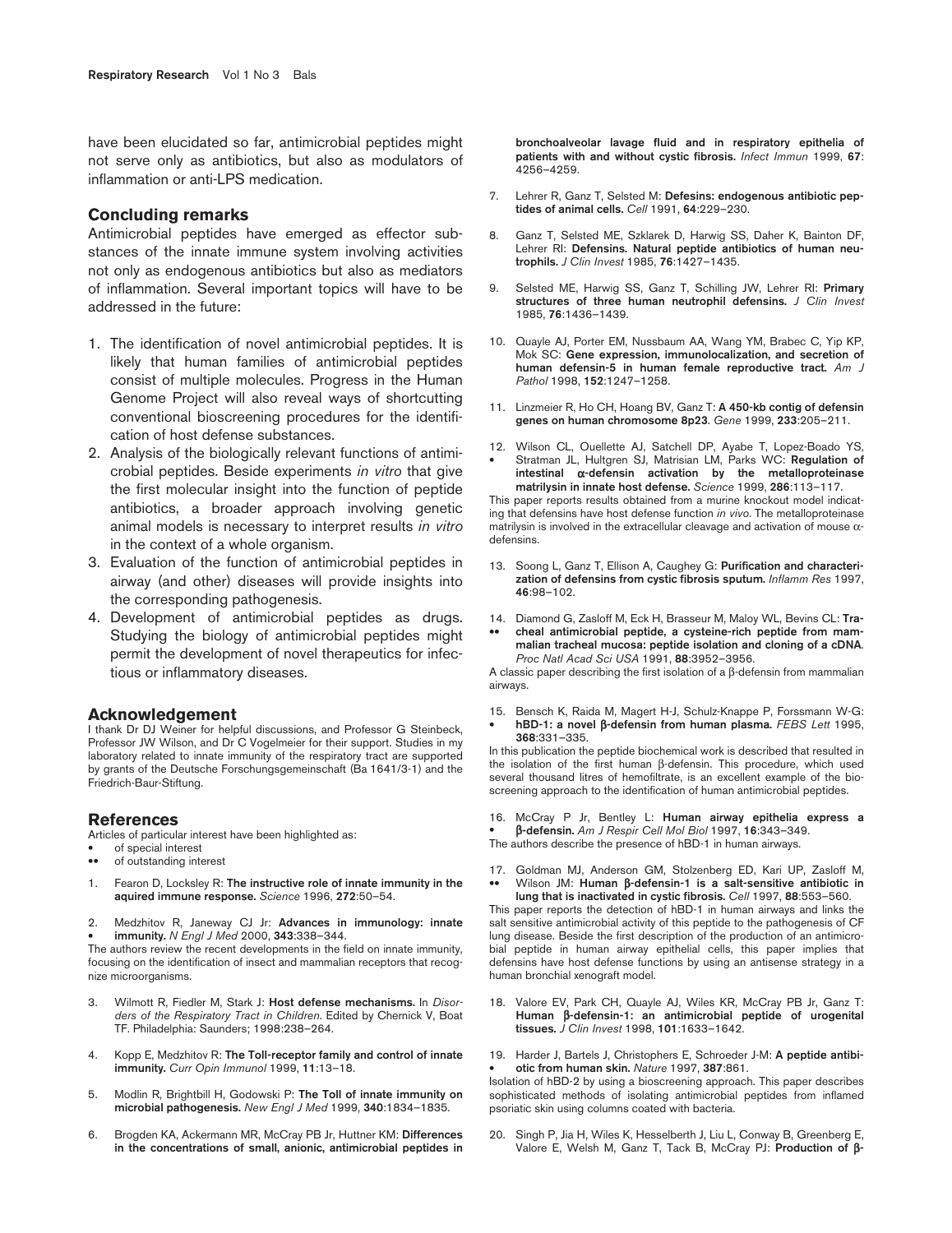**defensins by human airway epithelia.** *Proc Natl Acad Sci USA* 1998, **95**:14961–14966.

21. Bals R, Wang X, Wu Z, Freeman, Banfa V, Zasloff M, Wilson J: • **Human** β**-defensin 2 is a salt-sensitive peptide antibiotic expressed in human lung.** *J Clin Invest* 1998, **102**:874–880.

This paper describes the presence and distribution of hBD-2 in human airways as well as the activity of recombinant peptide against various microorganisms.

- 22. Tang Y-Q, Yaun J, Osapay G, Osapay C, Tran D, Miller C, Quellette A,
- Selsted M: A cyclic antimicrobial peptide produced in primate **leukocytes by the ligation of two truncated** α**-defensins.** *Science* 1999, **286**:498–502.

These authors describe the isolation of a novel defensin molecule from monkey neutrophils. The peptide was isolated by bioscreening methods and revealed a cyclic structure.

- 23. Zanetti M, Gennaro R, Romeo D: **Cathelicidins: a novel protein family with a common proregion and a variable C-terminal antimicrobial domain.** *FEBS Lett* 1995, **374**:1–5.
- 24. Gudmundsson GH, Agerberth B, Odeberg J, Bergman T, Olsson B, Salcedo R: **The human gene FALL39 and processing of the cathelin precursor to the antibacterial peptide LL-37 in granulocytes.** *Eur J Biochem* 1996, **238**:325–332.
- 25. Cowland J, Johnsen A, Borregaard N: **hCAP-18, a cathelin/probactenecin-like protein of human neutrophil specific granules.** *FEBS Lett* 1995, **368**:173–176.
- 26. Agerberth B, Gunne H, Odeberg J, Kogner P, Boman HG, Gudmundsson GH: **FALL-39, a putative human peptide antibiotic, is cysteinefree and expressed in bone marrow and testis.** *Proc Natl Acad Sci USA* 1995, **92**:195–199.
- 27. Frohm M, Agerberth B, Ahangari G, Stahle-Backdahl M, Liden S, Wigzell H, Gudmundsson GH: **The expression of the gene coding for the antibacterial peptide LL-37 is induced in human keratinocytes during inflammatory disorders.** *J Biol Chem* 1997, **272**:15258–15263.
- 28. Bals R, Wang X, Zasloff M, Wilson JM: **The peptide antibiotic**  • **LL-37/hCAP-18 is expressed in epithelia of the human lung where it has broad antimicrobial activity at the airway surface.** *Proc Natl Acad Sci U S A* 1998, **95**:9541–9546.

This paper describes the presence and distribution of LL-37/hCAP-18 in human airways as well as the activity of the recombinant peptide active against various microorganisms. This is the first report on the presence of cathelicidin antimicrobial peptides in human mucosal tissues.

- 29. Agerberth B, Grunewald J, Castanos-Velez E, Olsson B, Jornvall H, Wigzell H, Eklund A, Gudmundsson GH: **Antibacterial components in bronchoalveolar lavage fluid from healthy individuals and sarcoidosis patients.** *Am J Respir Crit Care Med* 1999, **160**:283–290.
- 30. Bals R, Weiner D, Moscioni A, Meegalla R, Wilson J: **Augmentation of innate host defense by expression of a cathelicidin antimicrobial peptide.** *Infect Immun* 1999, **67**:6084–6089.
- 31. Oppenheim FG, Xu T, McMillian FM, Levitz SM, Diamond RD, Offner GD, Troxler RF: **Histatins, a novel family of histidine-rich proteins in human parotid secretion. Isolation, characterization, primary structure, and fungistatic effects on** *Candida albicans***.** *J Biol Chem* 1988, **263**:7472–7477.
- 32. vanderSpek JC, Wyandt HE, Skare JC, Milunsky A, Oppenheim FG, Troxler RF: **Localization of the genes for histatins to human chromosome 4q13 and tissue distribution of the mRNAs.** *Am J Hum Genet* 1989, **45**:381–387.
- 33. vanderSpek JC, Offner GD, Troxler RF, Oppenheim FG: **Molecular cloning of human submandibular histatins.** *Arch Oral Biol* 1990, **35**:137–143.
- 34. O'Neil DA, Porter EM, Elewaut D, Anderson GM, Eckmann L, Ganz T, Kagnoff MF: **Expression and regulation of the human** β**-defensins**

**hBD-1 and hBD-2 in intestinal epithelium.** *J Immunol* 1999, **163**: 6718–6724.

- 35. Hiratsuka T, Nakazato M, Date Y, Ashitani J, Minematsu T, Chino N, Matsukura S: **Identification of human** β**-defensin-2 in respiratory tract and plasma and its increase in bacterial pneumonia.** *Biochem Biophys Res Commun* 1998, **249**:943–947.
- 36. Harder J, Meyer-Hoffert U, Teran LM, Schwichtenberg L, Bartels J, Maune S, Schroder JM: **Mucoid** *Pseudomonas aeruginosa***, TNF-**α**, and IL-1**β**, but not IL-6, induce human** β**-defensin-2 in respiratory epithelia.** *Am J Respir Cell Mol Biol* 2000, **22**:714–721.
- 37. Frohm Nilsson M, Sandstedt B, Sorensen O, Weber G, Borregaard N, Stahle-Backdahl M: **The human cationic antimicrobial protein (hCAP18), a peptide antibiotic, is widely expressed in human squamous epithelia and colocalizes with interleukin-6**. *Infect Immun* 1999, **67**:2561–2566.
- 38. Diamond G, Legarda D, Ryan LK: **The innate immune response of the respiratory epithelium.** *Immunol Rev* 2000, **173**:27–38.
- 39. Becker MN, Diamond G, Verghese MW, Randell SH: **CD14-dependent LPS-induced** β**-defensin-2 expression in human tracheobronchial epithelium.** *J Biol Chem* 2000, **275**:29731–29736.
- 40. Lemaitre B, Reichhart JM, Hoffmann JA: *Drosophila* **host defense: differential induction of antimicrobial peptide genes after infection by various classes of microorganisms.** *Proc Natl Acad Sci U S A* 1997, **94**:14614–14619.
- 41. Lehrer RI, Barton A, Daher KA, Harwig SS, Ganz T, Selsted ME: **Interaction of human defensins with** *Escherichia coli***. Mechanism of bactericidal activity.** *J Clin Invest* 1989, **84**:553–561.
- 42. Lencer W, Cheung G, Strohmeier G, Currie M, Ouellette A, Selsted M, Madara J: **Induction of epithelial chloride secretion by channelforming cryptdins 2 and 3**. *Proc Natl Acad Sci USA* 1997, **94**: 8585–8589.
- 43. Hoover DM, Rajashankar KR, Blumenthal R, Puri A, Oppenheim JJ, Chertov O, Lubkowski J: **The structure of human** β**-defensin-2 shows evidence of higher-order oligomerization.** *J Biol Chem* 2000, **275**:32911–32918.
- 44. Ludtke SJ, He K, Heller WT, Harroun TA, Yang L, Huang HW: **Membrane pores induced by magainin.** *Biochemistry* 1996, **35**:13723– 13728.
- 45. Ernst RK, Yi EC, Guo L, Lim KB, Burns JL, Hackett M, Miller SI: **Specific lipopolysaccharide found in cystic fibrosis airway** *Pseudomonas aeruginosa***.** *Science* 1999, **286**:1561–1565.
- 46. Peschel A, Otto M, Jack R, Kalbacher H, Jung G, Götz F: **Inactivation of the** *dlt* **operon in** *Staphylococcus aureus* **confers sensitivity to defensins, protegrins, and other antimicrobial peptides.** *J Biol Chem* 1999, **274**:8405–8410.
- 47. Lysenko ES, Gould J, Bals R, Wilson JM, Weiser JN: **Bacterial phosphorylcholine decreases susceptibility to the antimicrobial peptide LL-37/hCAP18 expressed in the upper respiratory tract.** *Infect Immun* 2000, **68**:1664–1671.
- 48. Shafer WM, Qu X, Waring AJ, Lehrer RI: **Modulation of** *Neisseria gonorrhoeae* **susceptibility to vertebrate antibacterial peptides due to a member of the resistance/nodulation/division efflux pump family.** *Proc Natl Acad Sci USA* 1998, **95**:1829–1833.
- 49. Van Wetering S, Mannesse-Lazeroms SP, Dijkman JH, Hiemstra PS: • **Effect of neutrophil serine proteinases and defensins on lung epithelial cells: modulation of cytotoxicity and IL-8 production.** *J Leukoc Biol* 1997, **62**:217–226.

This paper reports proinflammatory activities of  $\alpha$ -defensins beside the direct antimicrobial function. This report indicates strongly that antimicrobial peptides are involved in inflammatory processes in the airways.